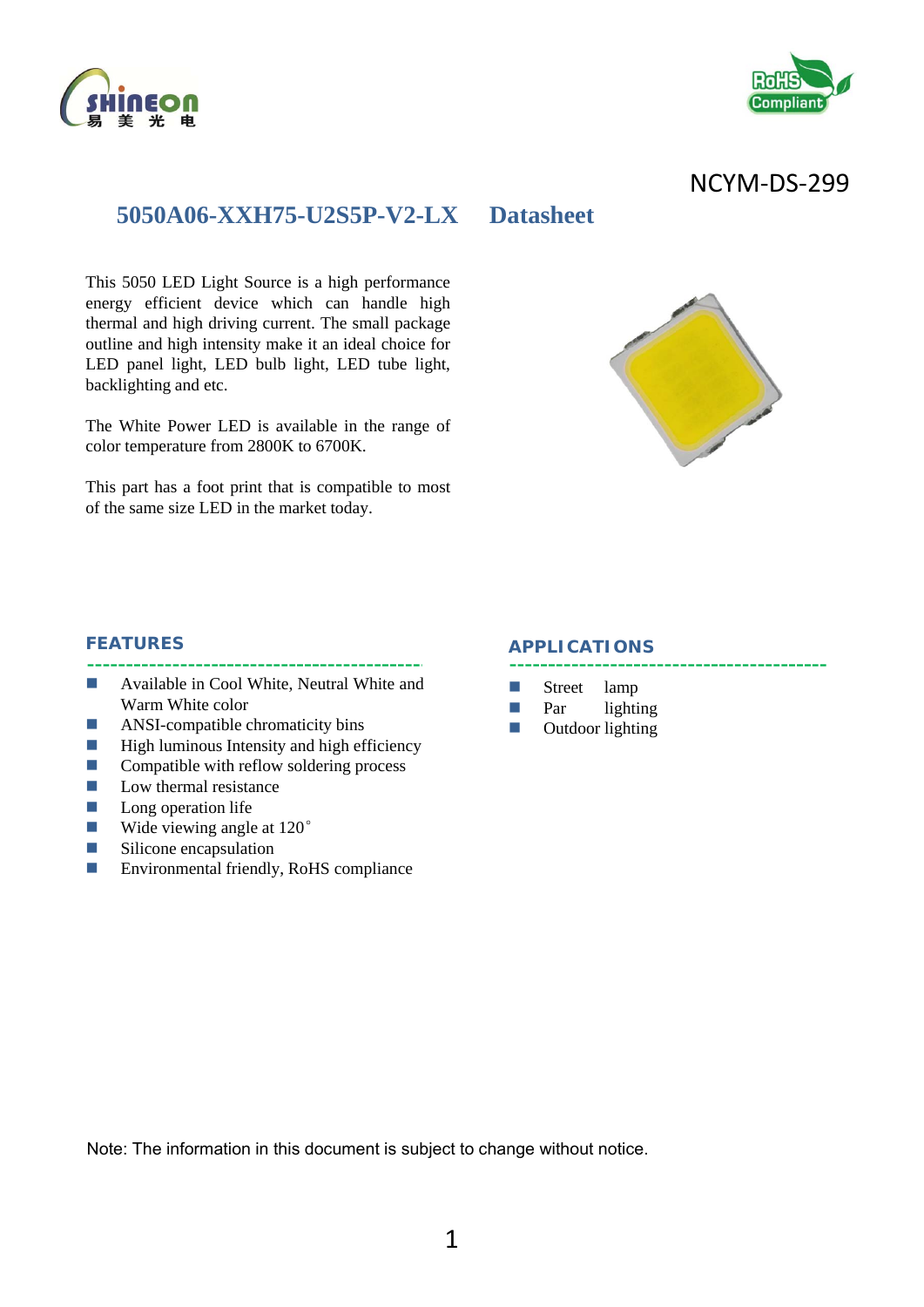

# 5050A06-XXH75-U2S5P-V2-LX LEDs

### **PACKAGE DIMENSIONS**



Notes:

- 1. All dimensions in millimeters.
- 2. Thickness tolerance of copper plate is ±0.02mm.
- 3. Thickness tolerance of product is ±0.05mm.
- 4. Tolerance is ±0.1mm unless otherwise noted.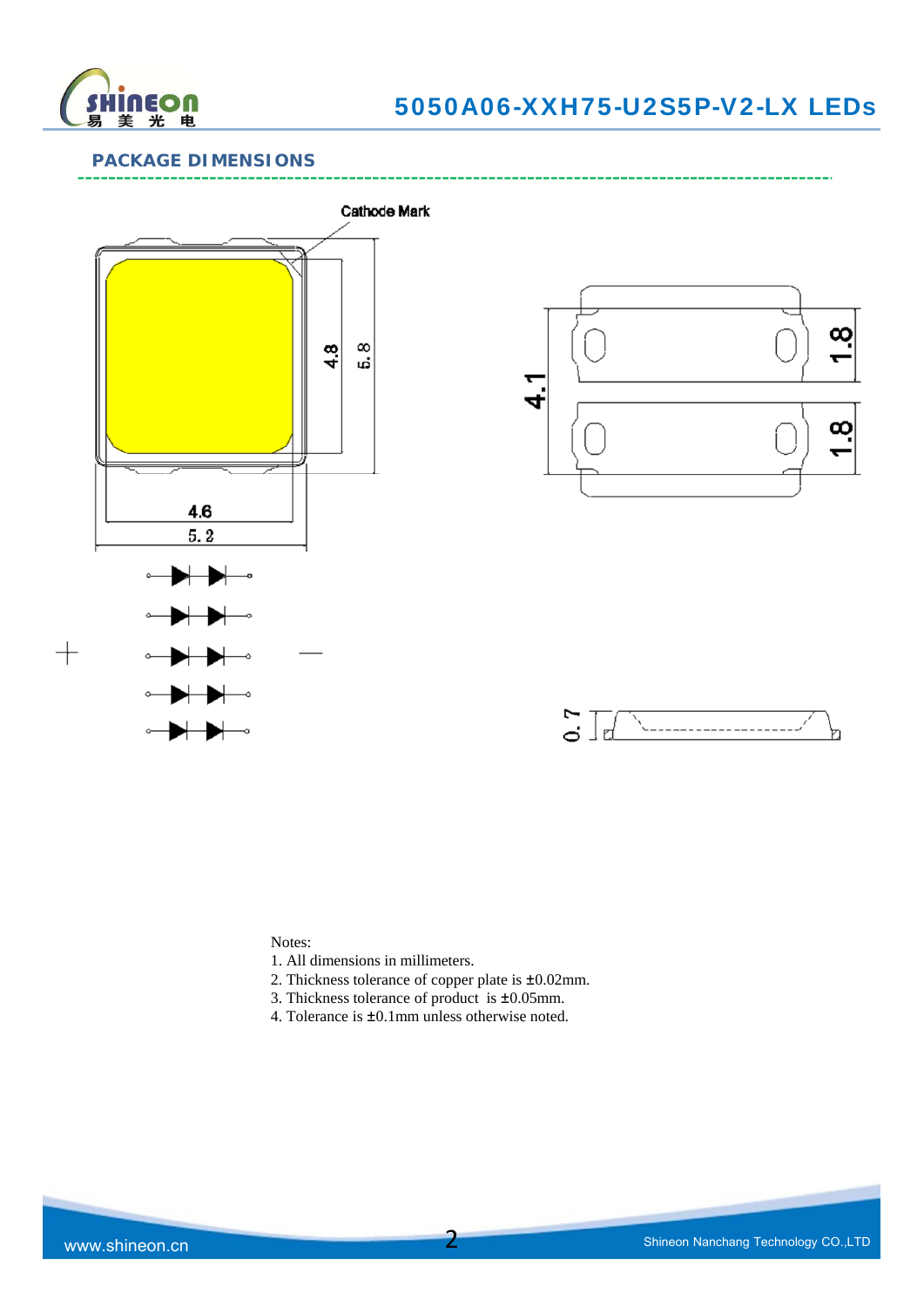

-------------------------------------

#### **ABSOLUTE MAXIMUM RATINGS**

| <b>Item</b>                          | <b>Symbol</b>                | <b>Absolute Maximum Rating</b>         | <b>Unit</b>     |
|--------------------------------------|------------------------------|----------------------------------------|-----------------|
| Forward current                      | ΙF                           | 1000                                   | mA              |
| Peak Forward Current <sup>[1]</sup>  | $I_{FP}$                     | 1500                                   | mA              |
| Reverse Voltage                      | $\mathsf{V}_\mathsf{R}$      | 10                                     | V               |
| <b>Power Dissipation</b>             | Pd                           | 6700                                   | mW              |
| Operating solder<br>pointTemperature | $T_{SP}$                     | $-40$ $-105$                           | $\rm ^{\circ}C$ |
| <b>Storage Temperature</b>           | ${\mathsf T}_{\textsf{stg}}$ | $-40$ $-105$                           | $^{\circ}C$     |
| <b>Soldering Temperature</b>         | ${\mathsf T}_{\textsf{sld}}$ | Reflow Soldering: 260°C for 10 seconds |                 |
| <b>LED Junction Temperature</b>      | T,                           | 125                                    | °C              |

Note:

I<sub>FP</sub> Conditions: Pulse Width  $\leq$  10msec. and Duty  $\leq$  1/10.

# **CHARACTERISTICS (Tj=25**℃**)**

| <b>Parameter</b>                                        | <b>Symbol</b>                        | <b>Condition</b> | <b>Min</b> | Typ | <b>Max</b> | <b>Unit</b> |
|---------------------------------------------------------|--------------------------------------|------------------|------------|-----|------------|-------------|
| Forward Voltage <sup>[1]</sup>                          | V <sub>F</sub>                       | $IF = 750mA$     | 5.8        | --  | 6.6        | V           |
| Viewing Angle                                           | $2\theta_{1/2}$                      | $IF = 750mA$     | $-$        | 120 | $-$        | deg.        |
| Luminous Flux                                           | Φv                                   | $IF = 750mA$     | 720        | $-$ | 820        | Im          |
| <b>Color Rendering Index</b>                            | CRI                                  | $IF = 750mA$     | 80         |     |            |             |
| <b>Color Temperature</b>                                | CCT                                  | $IF = 750mA$     | 2800       | $-$ | 6700       | K           |
| <b>Thermal Resistance</b><br>(Junction to Solder Point) | $\mathsf{R}_{\mathsf{th\text{-}js}}$ | $IF = 750mA$     | --         | 5   | $- -$      | °C/W        |

---------------

Notes:

- 1. Luminous flux is measured with an accuracy of  $\pm$  10%.
- 2. Chromaticity coordinate bins are measured with an accuracy of  $\pm$  0.01.
- 3. CRI is measured with an accuracy of  $\pm$  2;
- 4. Some color and CRI bins may have limited availability, please contact us before ordering.
- 5. All measurements were made under the standardized environment of Shineon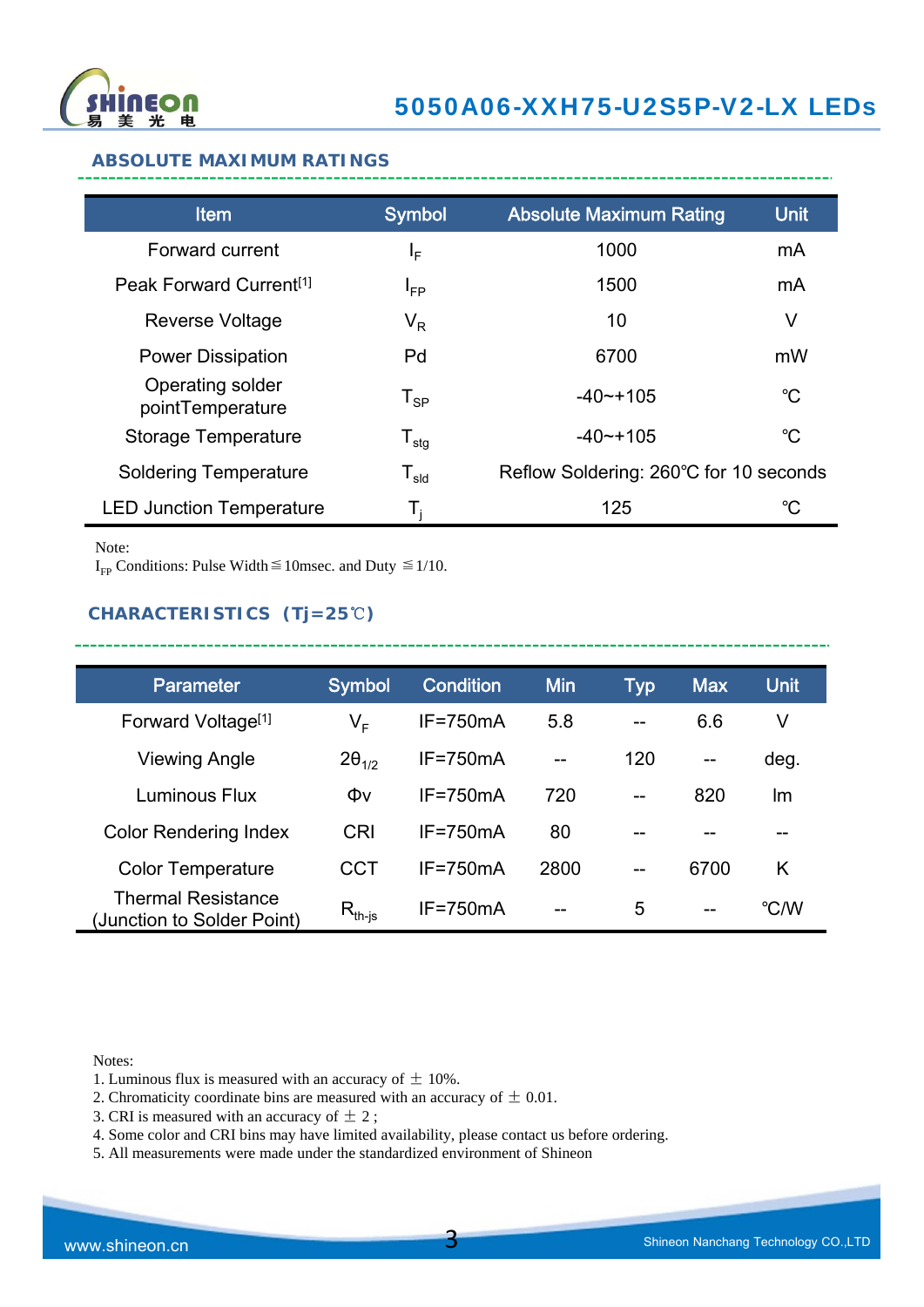

# **RELATIVE SPECTRAL POWER DISTRIBUTION (Tj=25**℃**)**



### Spectrum Distribution

## **TYPICAL SPATIAL DISTRIBUTION**



4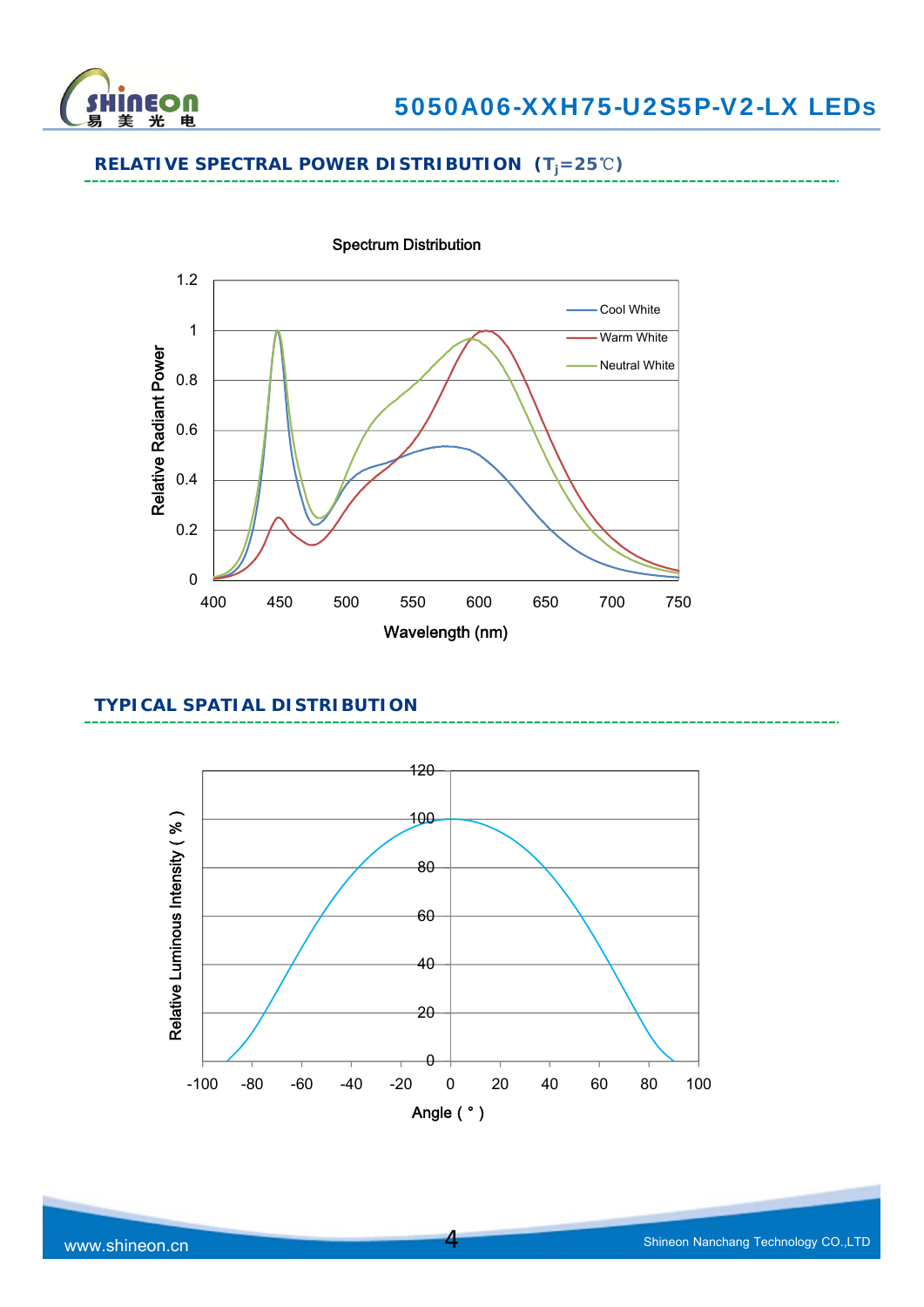



# **RELATIVE LUMINOUS FLUX VS. CURRENT (Tj=25**℃**)**

### **ELECTRICAL CHARACTERISTICS (Tj=25**℃**)**

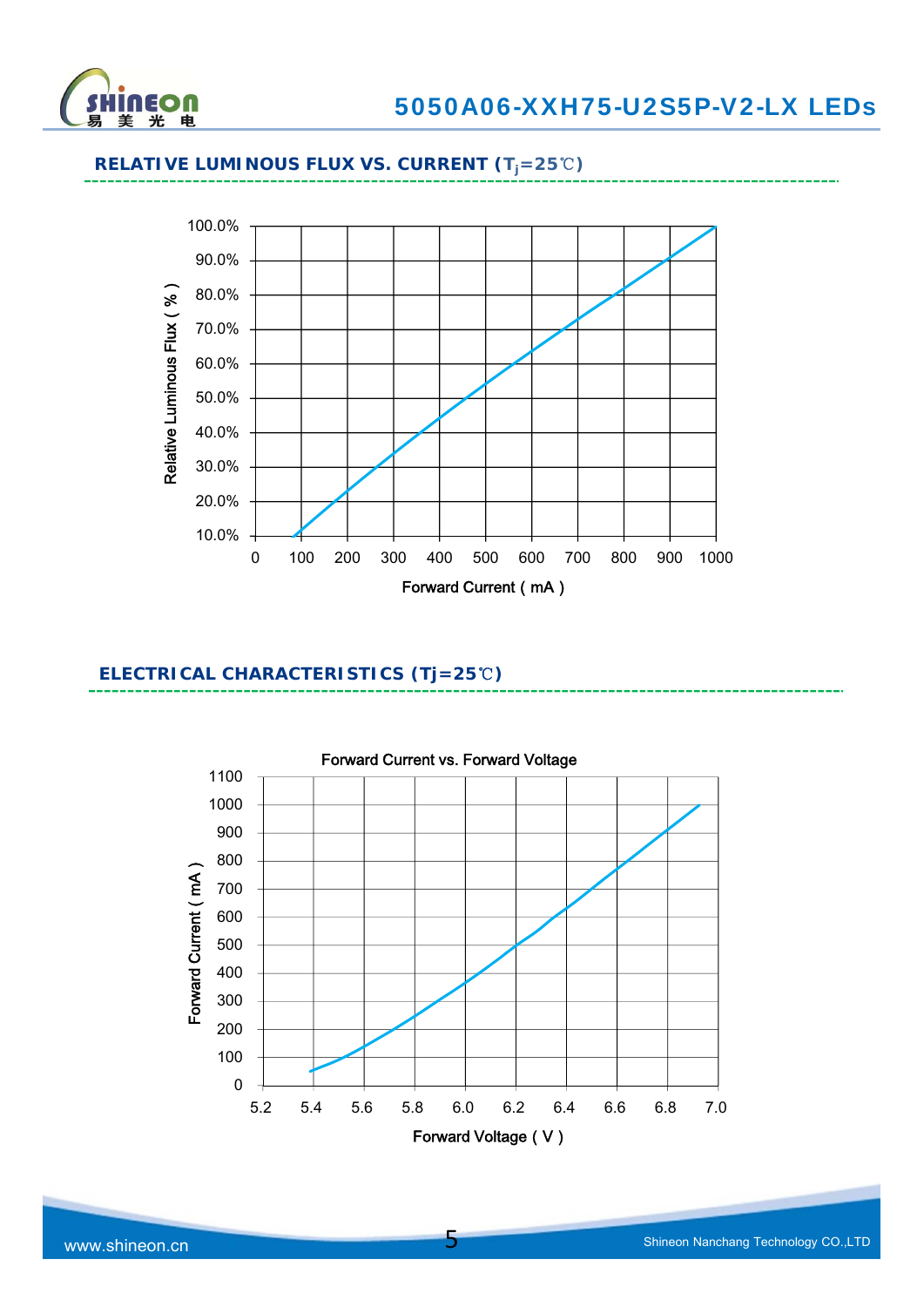

#### **MAXIUM CURRENT VS. AMBIENT TEMPERATURE**



# **RELATIVE RADIANT FLUX VS. JUNCTION TEMPERATURE**

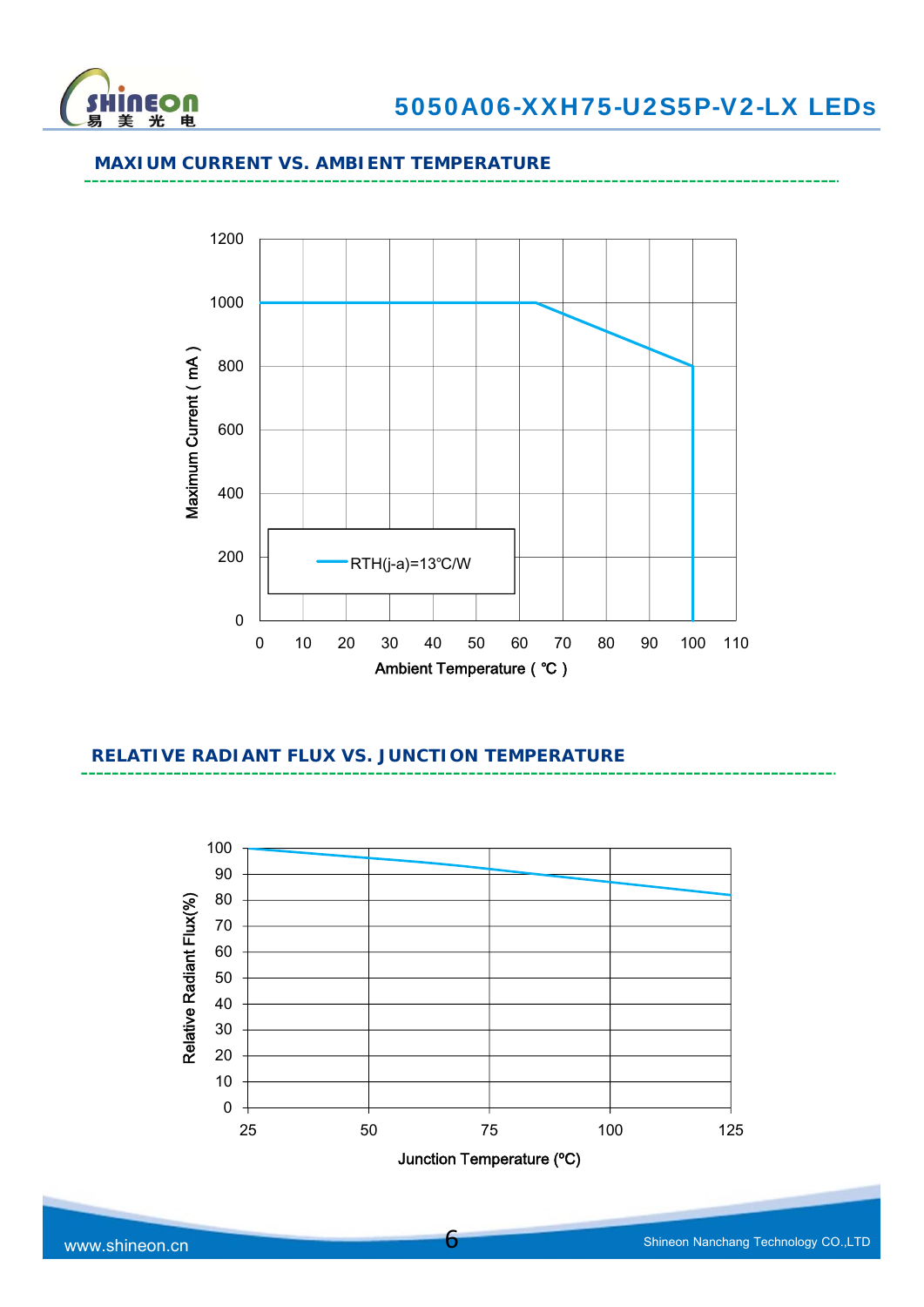

### **SORTING RANKS**

### (1) Luminous Flux (Tj=25℃)

| Part Number               | <b>Condition</b>   | <b>Rank</b>    | <b>Unit</b> |
|---------------------------|--------------------|----------------|-------------|
|                           |                    | W <sub>2</sub> |             |
| 5050A06-30H75-U2S5P-V2-LX |                    | 720-770        |             |
| 5050A06-40H75-U2S5P-V2-LX |                    | X <sub>0</sub> |             |
|                           |                    | 770-820        |             |
| 5050A06-50H75-U2S5P-V2-LX | 750 <sub>m</sub> A | X <sub>0</sub> |             |
|                           |                    | 770-820        |             |
|                           |                    | X <sub>0</sub> | Im          |
| 5050A06-57H75-U2S5P-V2-LX |                    | 770-820        |             |
|                           |                    | X <sub>0</sub> |             |
| 5050A06-60H75-U2S5P-V2-LX |                    | 770-820        |             |
| 5050A06-65H75-U2S5P-V2-LX |                    | W <sub>3</sub> |             |
|                           |                    | 750-800        |             |

# (2) Forward Voltage (Tj=25℃)

| Rank           | <b>Condition</b> | Min. | Max. | <b>Unit</b> |
|----------------|------------------|------|------|-------------|
| C <sub>9</sub> | 750mA            | 5.8  | 6.0  |             |
| D <sub>0</sub> |                  | 6.0  | 6.2  |             |
| D <sub>1</sub> |                  | 6.2  | 6.4  | V           |
| D <sub>2</sub> |                  | 6.4  | 6.6  |             |

7

Notes:

1. 10% tolerance for luminous intensity may be caused by measurement inaccuracy.

2. Measurement Uncertainty of the Forward Voltage : ± 0.06V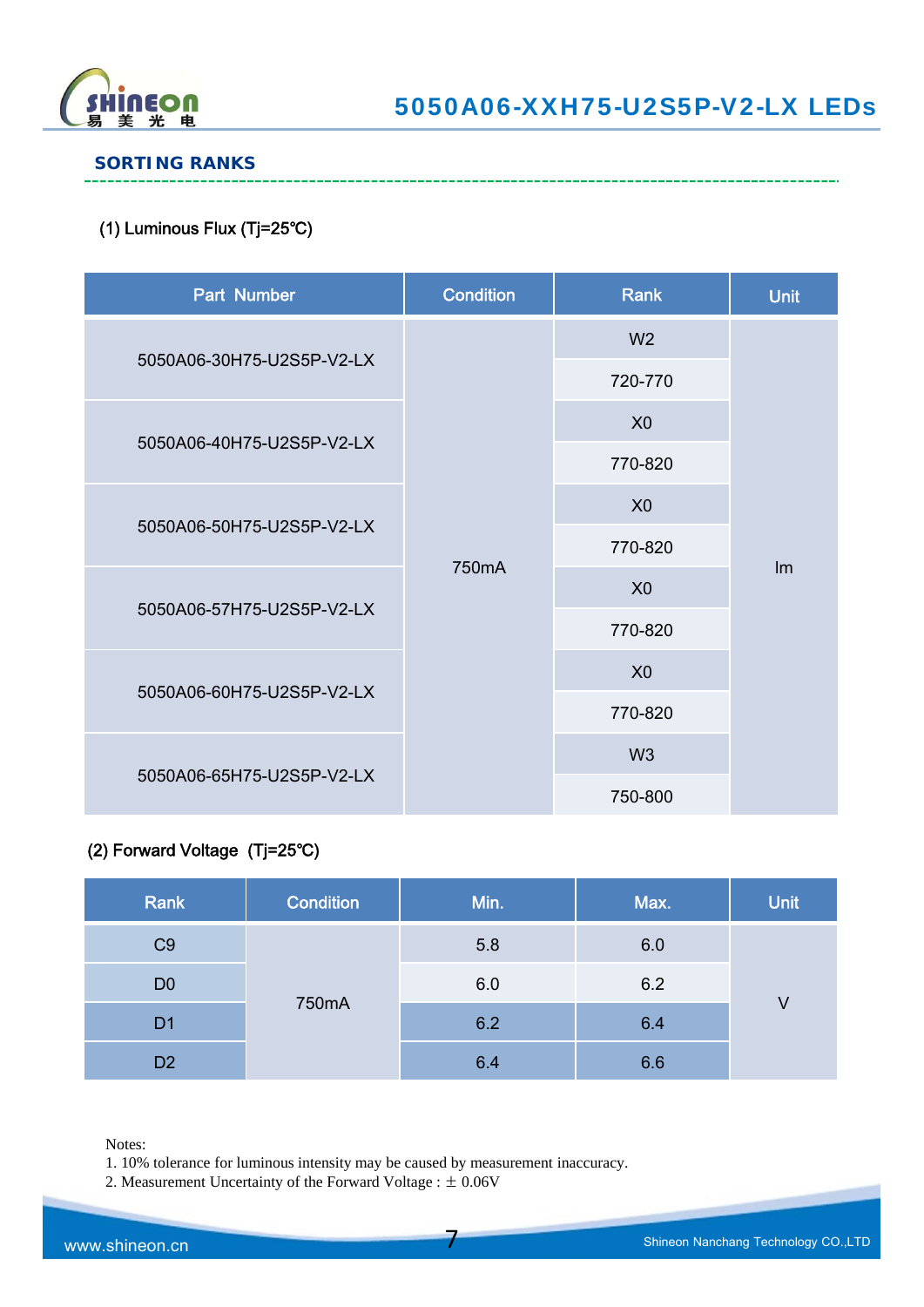

| <b>Part</b><br><b>Number</b> | 5050A06-30H75-U2S5P-V2-LX     |        |        | <b>CCT</b> | 3000K  |  |
|------------------------------|-------------------------------|--------|--------|------------|--------|--|
| <b>Bin Code</b>              | <b>Color Coordinates(x,y)</b> |        |        |            |        |  |
|                              | $\boldsymbol{\mathsf{x}}$     | ν      | a      | b          | Theta° |  |
| A30-5                        | 0.4338                        | 0.4030 | 0.0139 | 0.0068     | 53.22  |  |

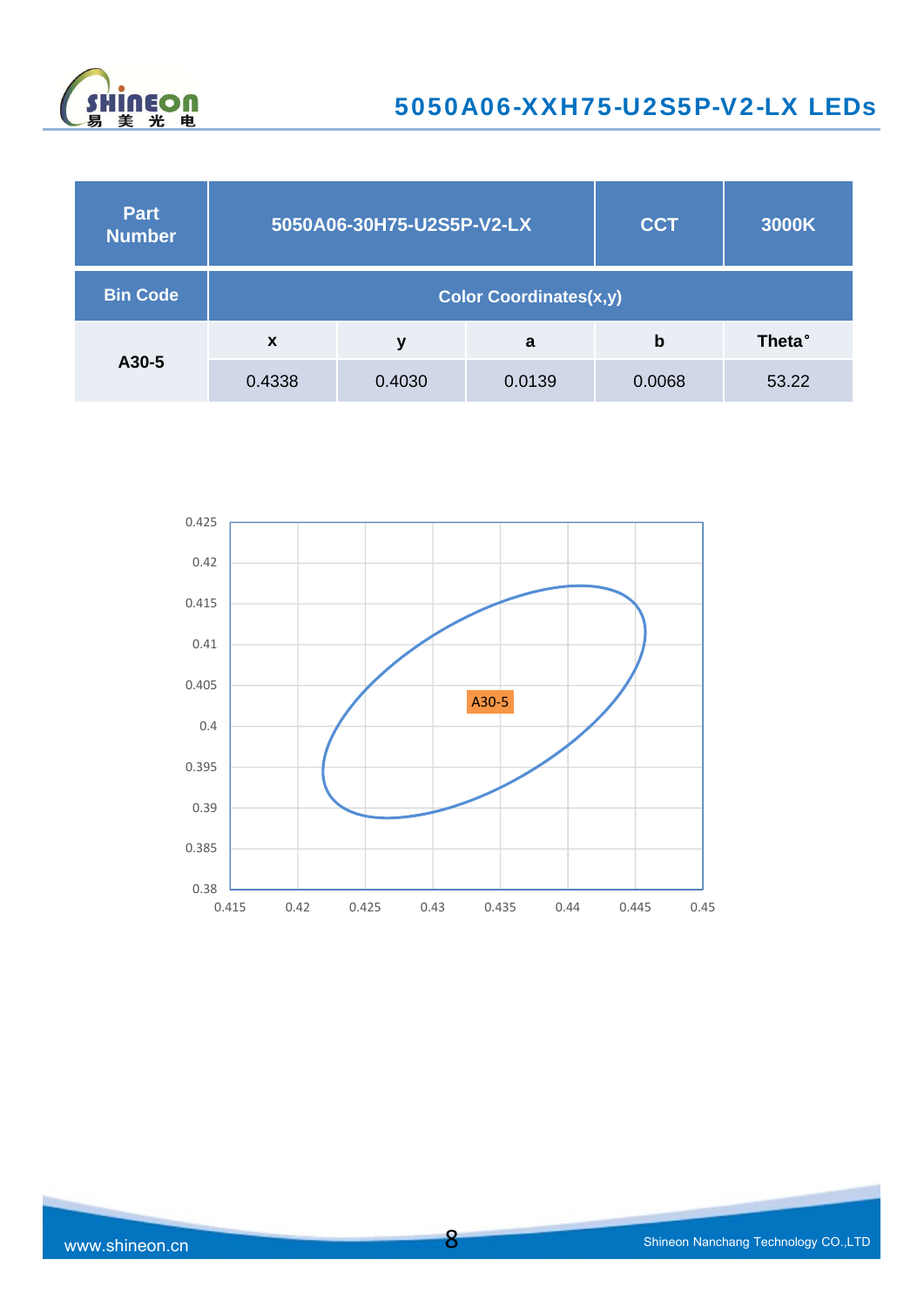

| <b>Part</b><br><b>Number</b> | 5050A06-40H75-U2S5P-V2-LX     |        |         | <b>CCT</b> | 4000K          |  |
|------------------------------|-------------------------------|--------|---------|------------|----------------|--|
| <b>Bin Code</b>              | <b>Color Coordinates(x,y)</b> |        |         |            |                |  |
|                              | $\boldsymbol{x}$              | ۷      | a       | b          | <b>Theta</b> ° |  |
| A40-5                        | 0.3818                        | 0.3797 | 0.01565 | 0.0067     | 53.72          |  |

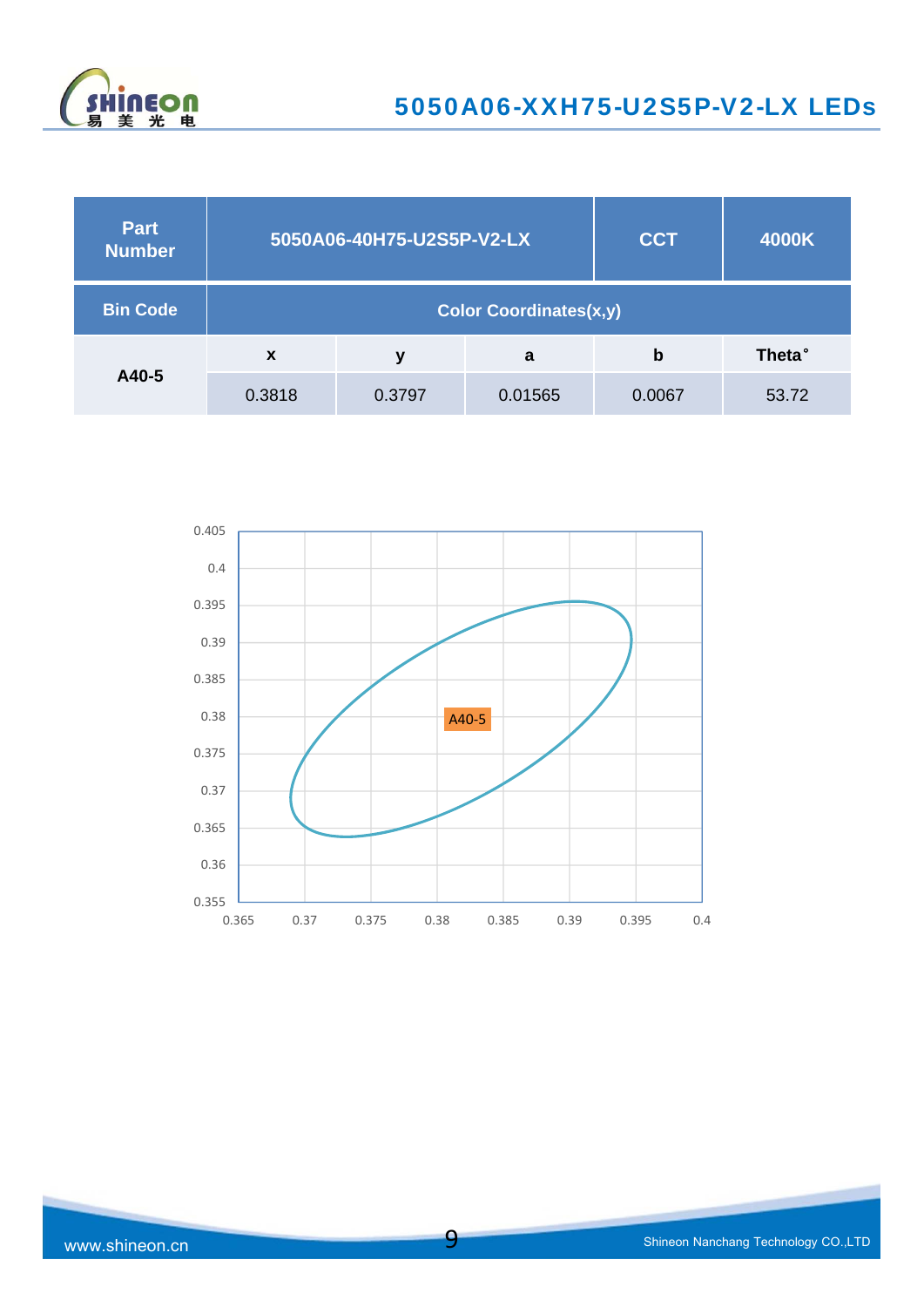

| <b>Part</b><br><b>Number</b> | 5050A06-50H75-U2S5P-V2-LX     |        |        | <b>CCT</b> | 5000K          |  |
|------------------------------|-------------------------------|--------|--------|------------|----------------|--|
| <b>Bin Code</b>              | <b>Color Coordinates(x,y)</b> |        |        |            |                |  |
|                              | $\boldsymbol{x}$              | ۷      | a      | b          | <b>Theta</b> ° |  |
| A50-5                        | 0.3447                        | 0.3553 | 0.0137 | 0.0059     | 59.62          |  |

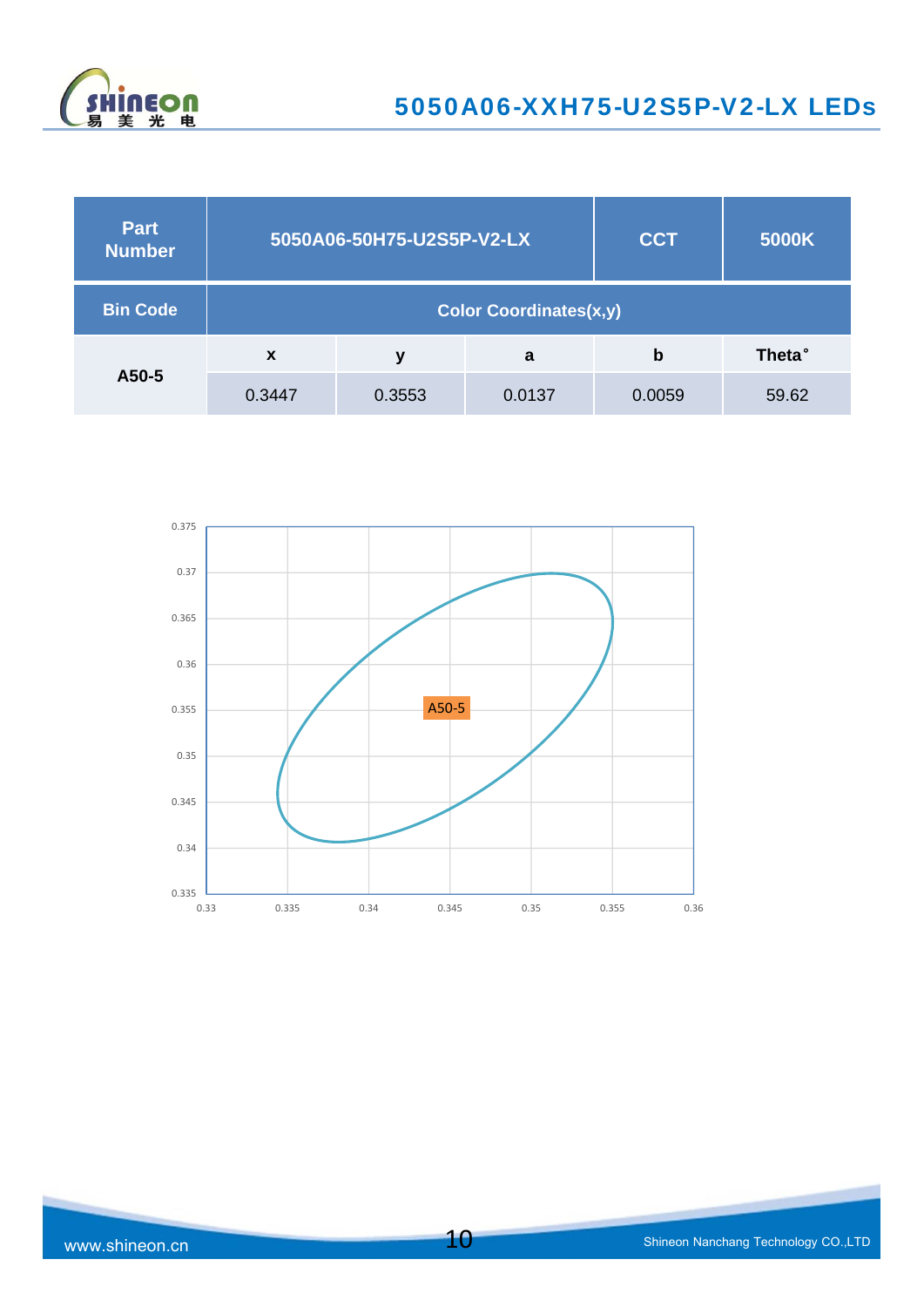

| <b>Part</b><br><b>Number</b> | 5050A06-57H75-U2S5P-V2-LX     |        |         | <b>CCT</b> | 5700K          |  |
|------------------------------|-------------------------------|--------|---------|------------|----------------|--|
| <b>Bin Code</b>              | <b>Color Coordinates(x,y)</b> |        |         |            |                |  |
|                              | $\boldsymbol{\mathsf{x}}$     | v      | a       | b          | <b>Theta</b> ° |  |
| A57-5                        | 0.3287                        | 0.3417 | 0.01243 | 0.00533    | 59.09          |  |

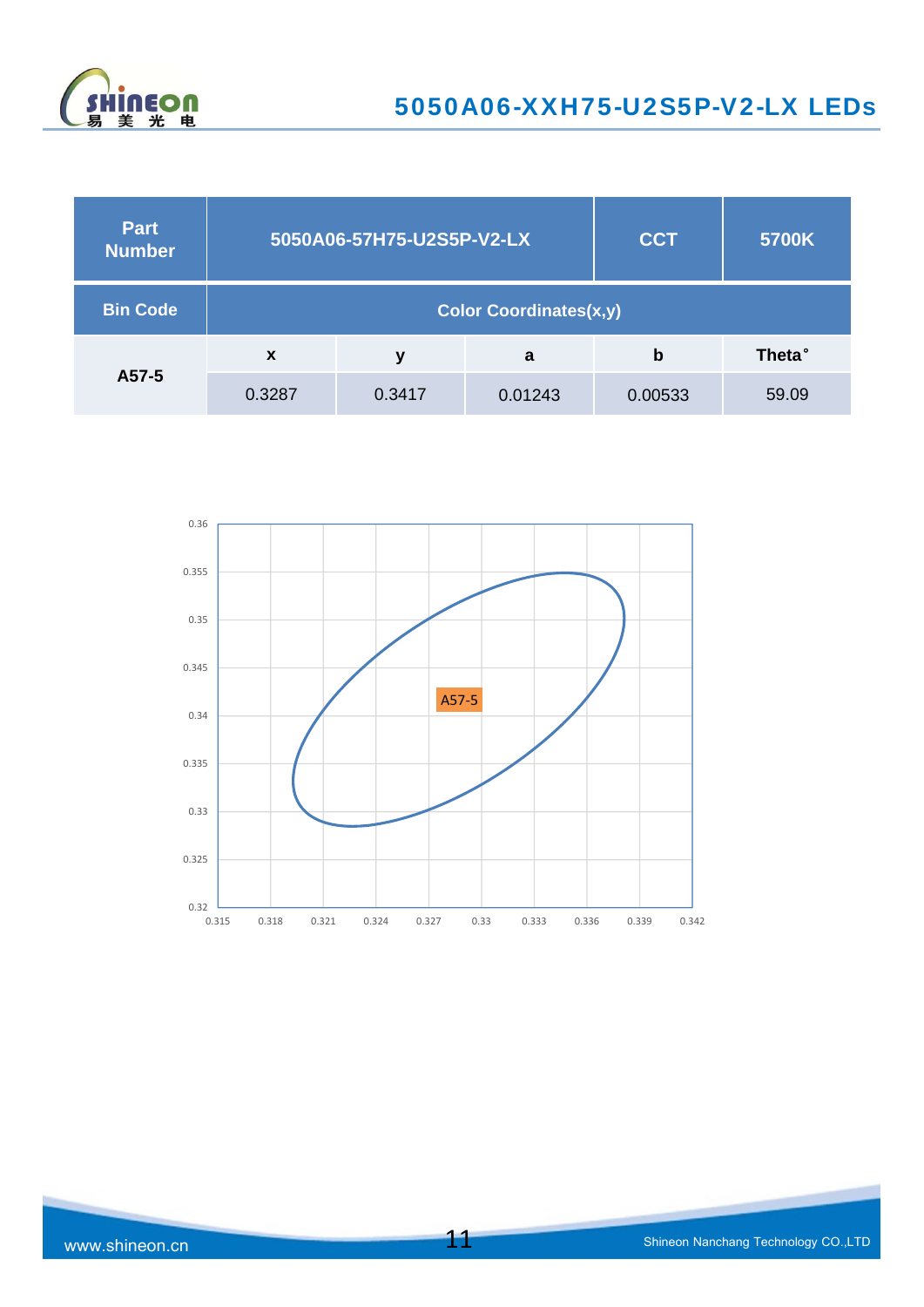

| <b>Part</b><br><b>Number</b> | 5050A06-60H75-U2S5P-V2-LX     |        |         | <b>CCT</b> | 6000K          |  |
|------------------------------|-------------------------------|--------|---------|------------|----------------|--|
| <b>Bin Code</b>              | <b>Color Coordinates(x,y)</b> |        |         |            |                |  |
|                              | X                             | ν      | a       | b          | <b>Theta</b> ° |  |
| A60-5                        | 0.322                         | 0.3365 | 0.01179 | 0.00504    | 59.21          |  |

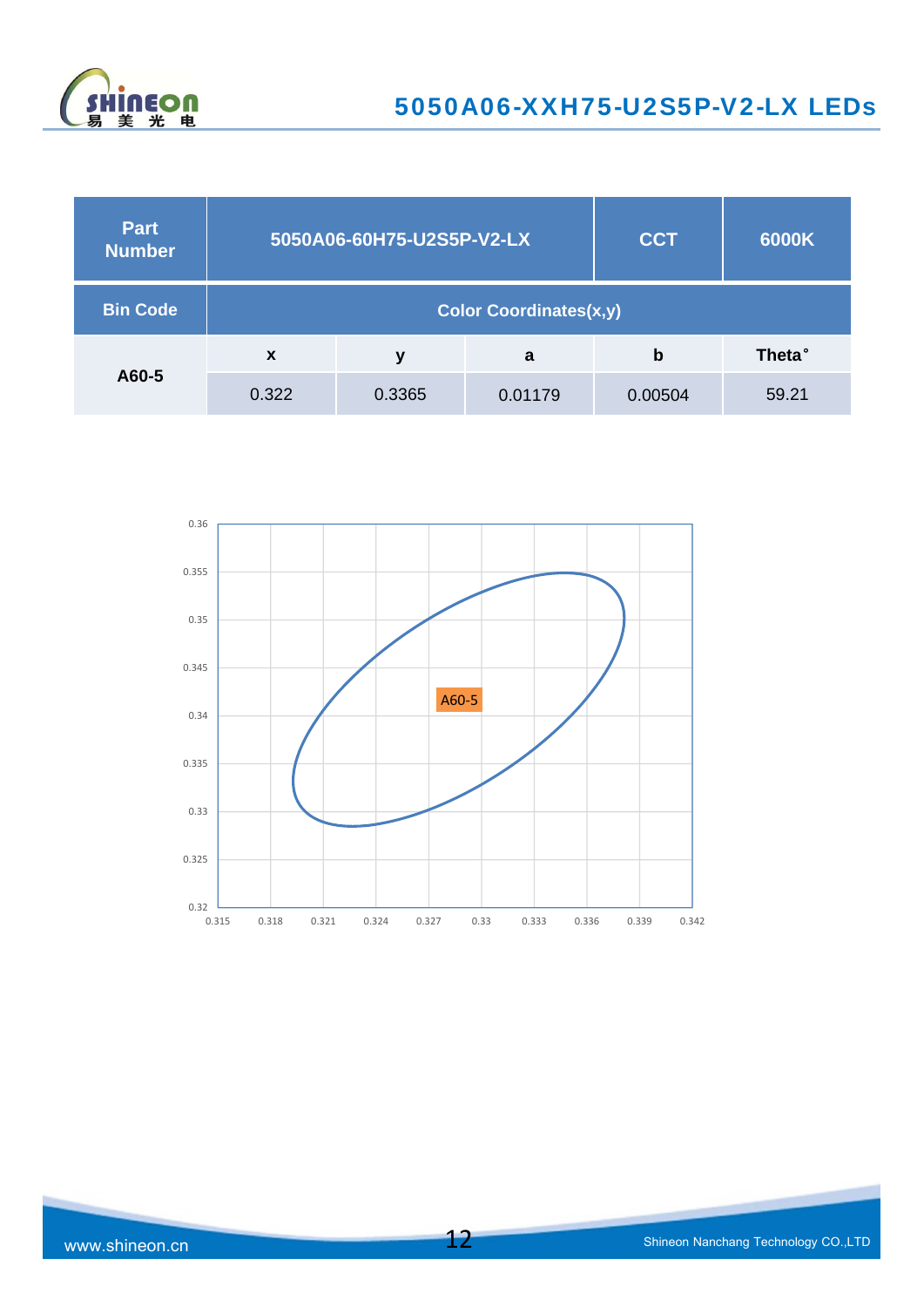

| <b>Part</b><br><b>Number</b> | 5050A06-65H75-U2S5P-V2-LX     |        |         | <b>CCT</b> | 6500K          |  |
|------------------------------|-------------------------------|--------|---------|------------|----------------|--|
| <b>Bin Code</b>              | <b>Color Coordinates(x,y)</b> |        |         |            |                |  |
|                              | $\boldsymbol{x}$              | ν      | a       | b          | <b>Theta</b> ° |  |
| A65-5                        | 0.3123                        | 0.3282 | 0.01115 | 0.00475    | 58.57          |  |

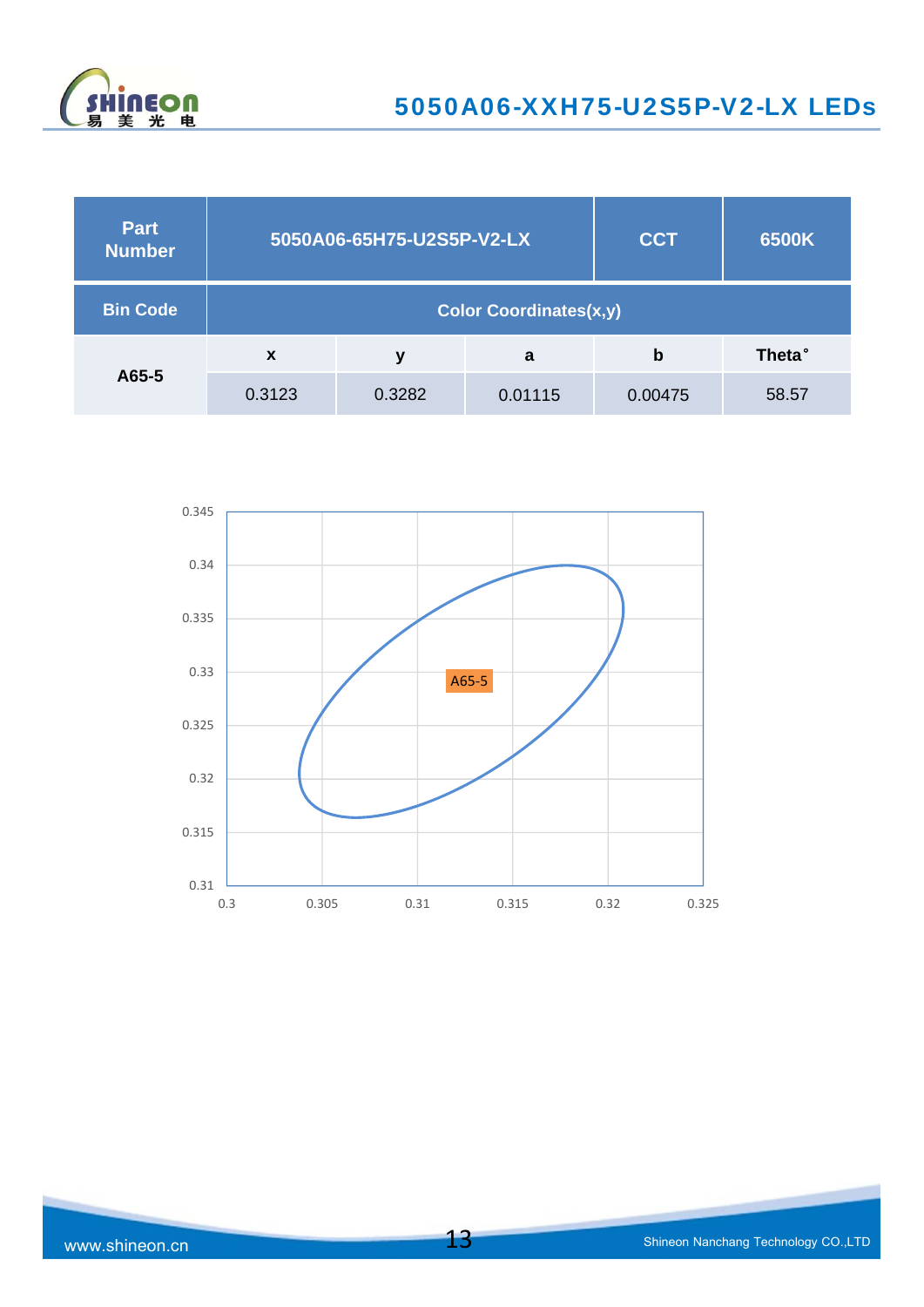

### **REFLOW SOLDERING CHARACTERISTICS**

## For Reflow Process:

Preheating : 140℃~160℃±5℃,within 2 minutes. Operation heating : 260℃(Max.) within 10 seconds.(Max) Gradual Cooling (Avoid quenching).

| <b>Lead solder</b>                                                                                                                                                                                                                          |                        | <b>Lead-free solder</b>                                                                                                                            |                                                                               |  |
|---------------------------------------------------------------------------------------------------------------------------------------------------------------------------------------------------------------------------------------------|------------------------|----------------------------------------------------------------------------------------------------------------------------------------------------|-------------------------------------------------------------------------------|--|
| Pre-heat                                                                                                                                                                                                                                    | 120-150°C              | Pre-heat                                                                                                                                           | 150-200℃                                                                      |  |
| Pre-heat time                                                                                                                                                                                                                               | 120 sec.Max.           | Pre-heat time                                                                                                                                      | 120 sec.Max.                                                                  |  |
| Peak Temperature                                                                                                                                                                                                                            | 240℃ Max.              | Peak Temperature                                                                                                                                   | 260℃ Max.                                                                     |  |
| Soldering time condition                                                                                                                                                                                                                    | $10 \text{ sec}.$ Max. | Soldering time condition                                                                                                                           | 10 sec.Max.                                                                   |  |
| <b>Lead Solder</b><br>$2.5 - 5^{0}$ C / sec.<br>240 <sup>o</sup> C Max.<br><b>10 sec. Max.</b><br><b>Pre-heating</b><br>60sec. Max.<br>$120\text{--}150\text{\,}^0\mathrm{C}$<br>2.5~5 $C / sec$ .<br>Above $200^{\circ}$ C<br>120sec. Max. |                        | <b>Lead-free Solder</b><br>$1 - 5$ °C / sec.<br><b>Pre-heating</b><br>$150 - 200$ <sup>O</sup> C<br>$1\sim5$ <sup>O</sup> C / sec.<br>120sec. Max. | $260~^{\circ}$ C Max.<br>10 sec. Max.<br>60sec. Max.<br>Above $220^{\rm o}$ C |  |

Notes:

The encapsulated material of the LEDs is silicone . Therefore the LEDs have a soft surface on the top of package. The pressure to the top surface will be influence to the reliability of the LEDs. Precautions should be taken to avoid the strong pressure on the encapsulated part. So when using the picking up nozzle, the pressure on the silicone resin should be proper.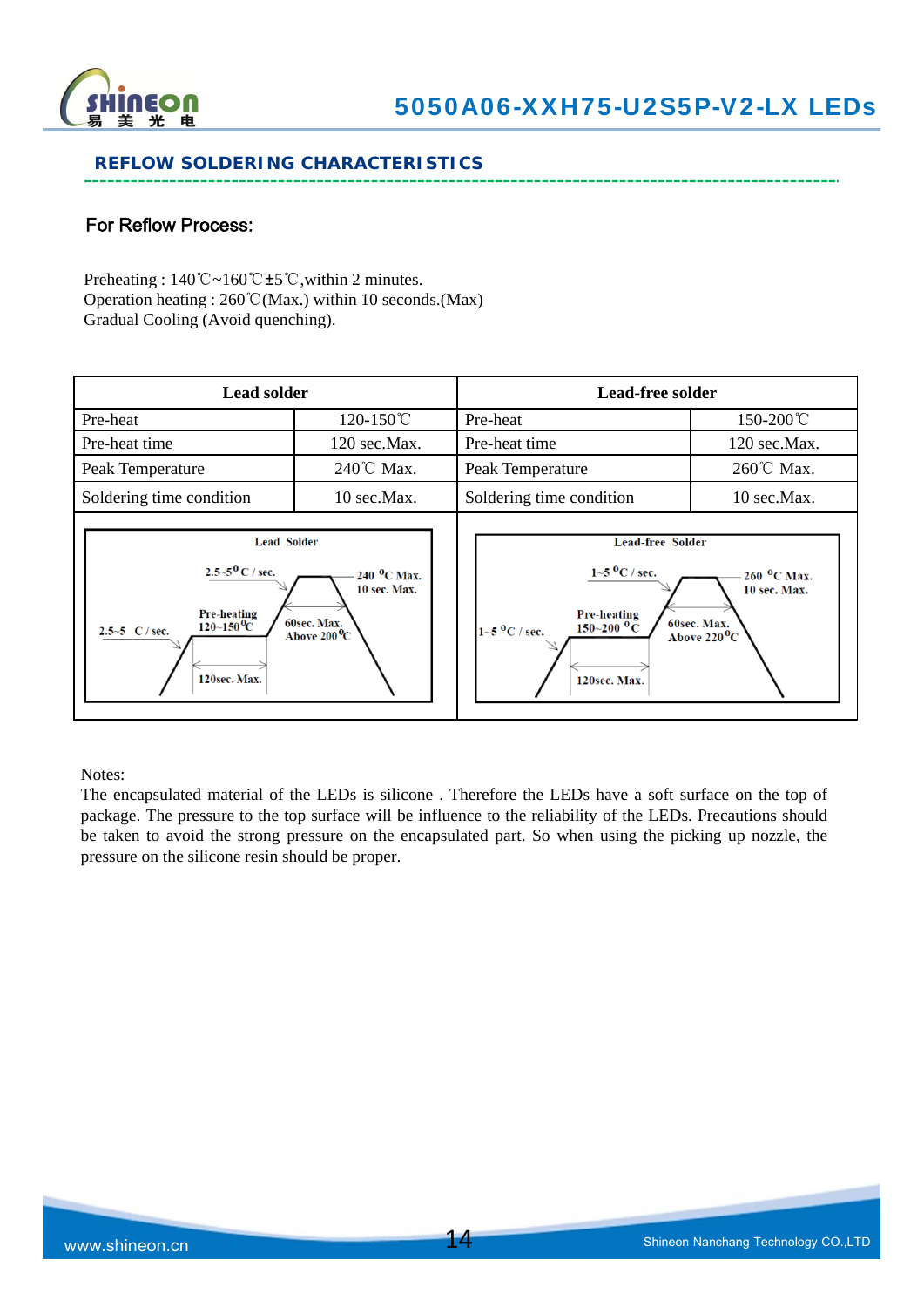

# **TAPE AND REEL**



Notes:

(1) Quantity : 1,000pcs/Reel

(2) Cumulative Tolerance : Cumulative Tolerance/10 pitches to be ±0.2mm

(3) Adhesion Strength of Cover Tape : Adhesion strength to be 0.1-0.7N when the cover tape is turned off from the carrier tape at the angle of 10º to the carrier tape

(4) Package : P/N, Manufacturing data Code No. and quantity to be indicated on a damp proof Package.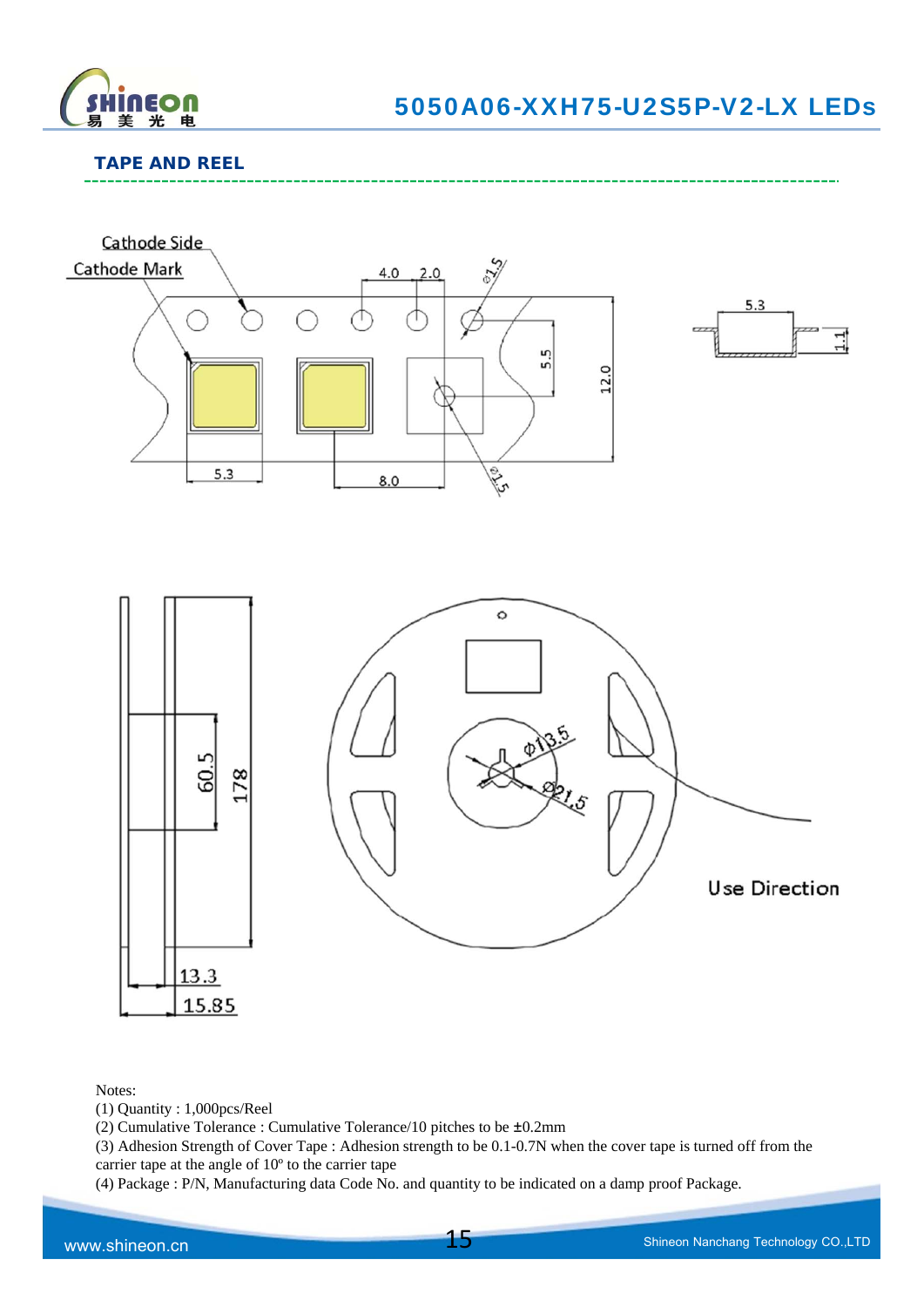

### **PACKAGING**







 $\mathtt{desiccant}$ 

وسامت



moisture-proof bag

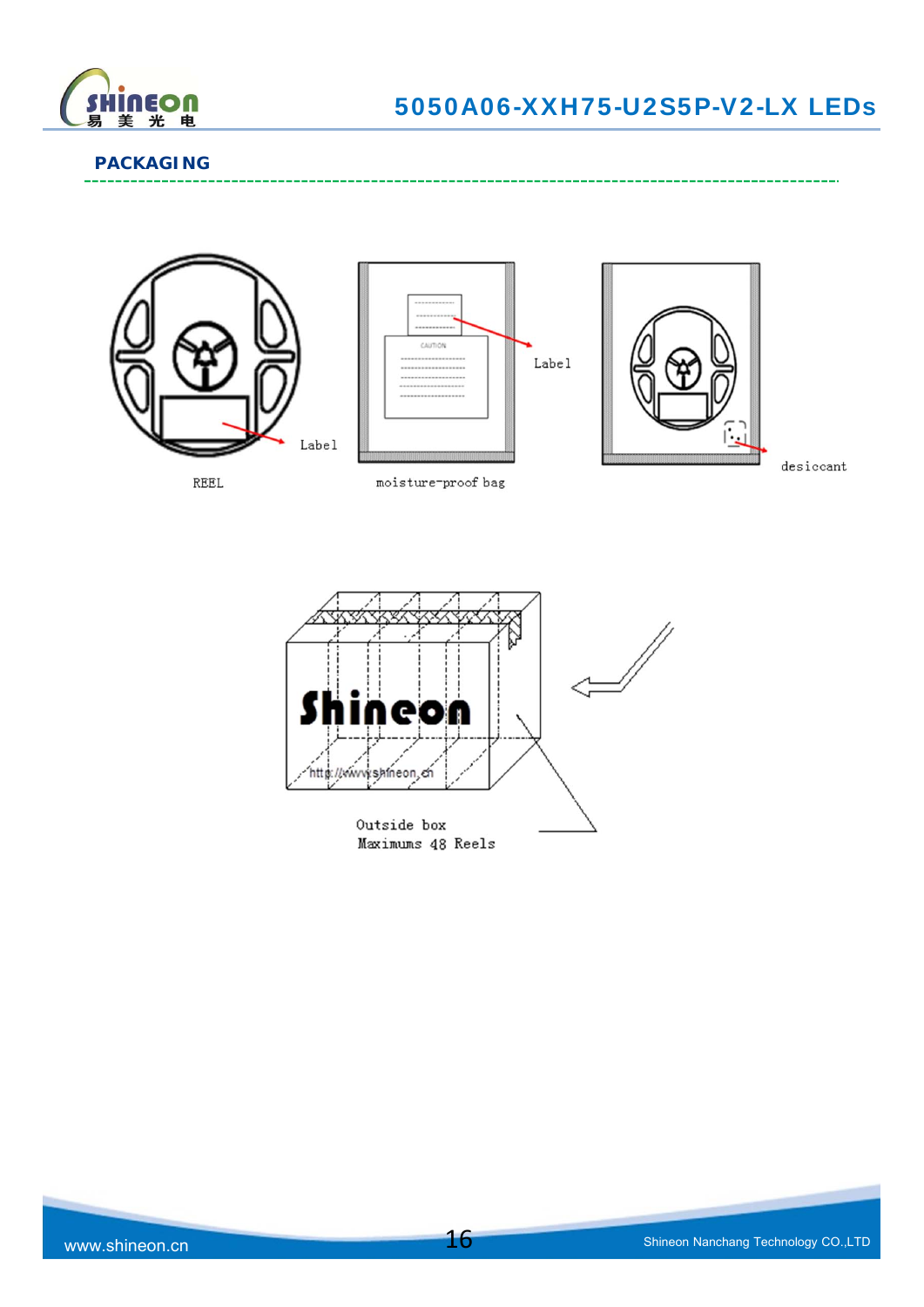

# **Reliability Test Items**

| <b>Test Items</b>                                                                                                              | <b>Test Duration</b> | <b>Number of</b><br><b>Damaged</b> |
|--------------------------------------------------------------------------------------------------------------------------------|----------------------|------------------------------------|
| Steady State Operating Life of High Temperature (HTOL) Ts=85 $\degree$ C,<br>$IF=Max$                                          | 1000hrs              | 0/20                               |
| Steady State Operating Life of Low Temperature (LTOL) Ta=-40 $\degree$ C,<br>$IF=Max$                                          | 1000hrs              | 0/20                               |
| High Temperature Storage (HTS) $100^{\circ}$ C                                                                                 | 1000hrs              | 0/20                               |
| Low Temperature Storage (LTS) -40 $\degree$ C                                                                                  | 1000hrs              | 0/20                               |
| Thermal Shock (TS) -45 ℃~125 ℃ 15min dwell 30sec transfer                                                                      | 100cycles            | 0/20                               |
| Solder Resistance (SR) 265℃, 3X MSL                                                                                            | 5sec                 | 0/20                               |
| Solder Ability (SA) 245 °C 5sec, 95% coverage                                                                                  | 5sec                 | 0/11                               |
| Mechanical Shock (MS) 1500G 0.5msec pulse shock                                                                                | Each6 axis           | 0/6                                |
| Random Vibration (RV) 6G RMS, 10-2000Hz, 10min                                                                                 | Per axis             | 0/6                                |
| Variable Vibration Frequency (VVF) 10-2000-10Hz, log or linear<br>sweep rate, 20G for 1 min, 1.5mm each apply 3x per axis over | 6hrs                 | 0/6                                |
| Salt Spread (SS) $35^{\circ}$ C, $30g/m2$ /day                                                                                 | 48hrs                | 0/11                               |

| <b>Item</b>        | <b>Symbol</b> | <b>Test Condition</b>     | <b>Criteria for Judgment</b> |            |
|--------------------|---------------|---------------------------|------------------------------|------------|
|                    |               |                           | Min.                         | Max.       |
| Forward            | Vf            | <b>IF=Typical Current</b> |                              | U.S.L x1.1 |
| Luminous Flux      | Im            | <b>IF=Typical Current</b> | L.S.Lx0.7                    |            |
| <b>CCX&amp;CCY</b> | x,y           | <b>IF=Typical Current</b> |                              | Shift<0.02 |